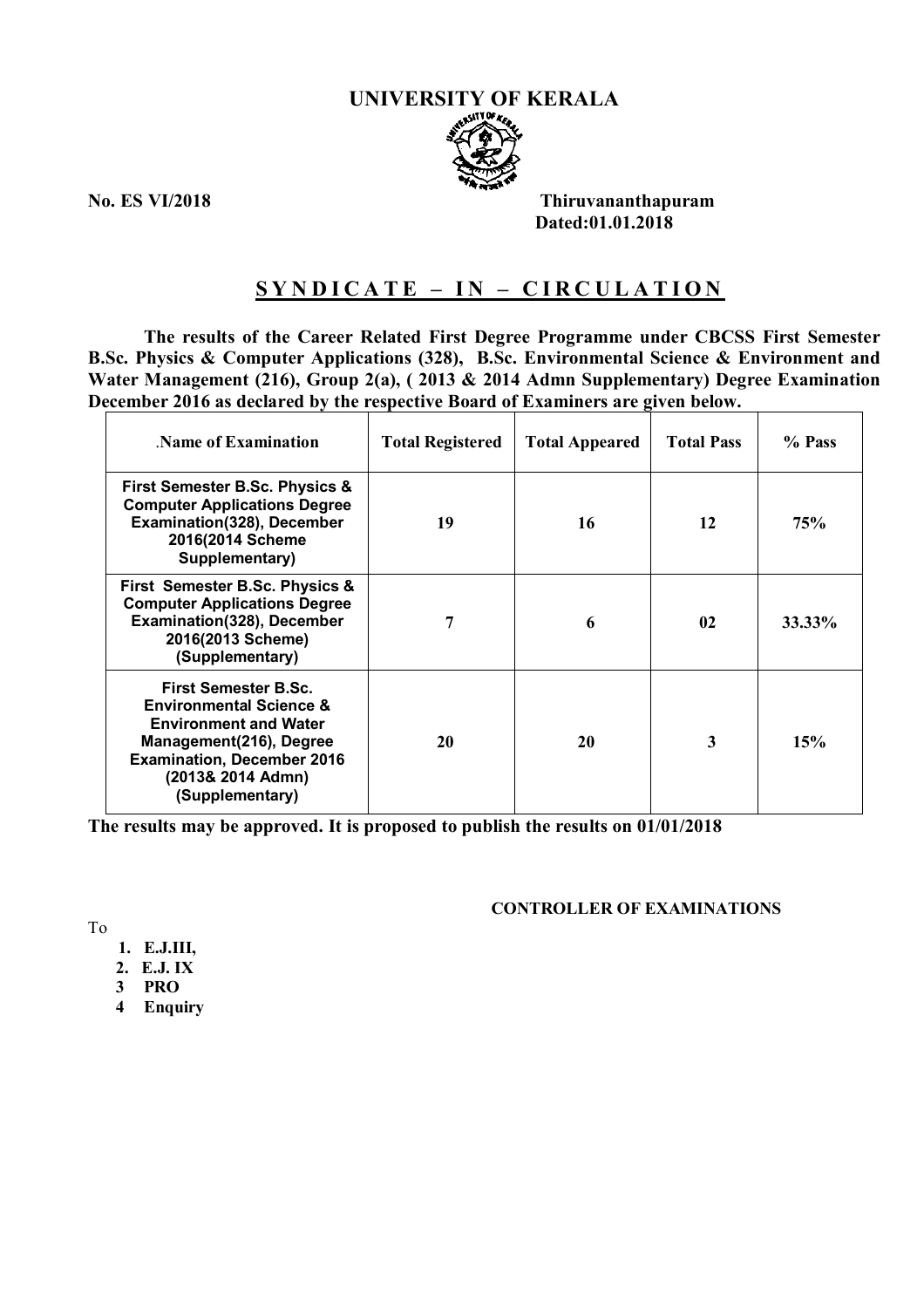

- **1. The following is the provisional list of Register Numbers of the successful candidates of the Career Related First Degree Programme under CBCSS First Semester B.Sc. Physics & Computer Applications (328), & B.Sc. Environmental Science & Environment and Water Management, Group 2 (a) (2013 & 2014 Admission- Supplementary) Degree Examination, December 2016**
- **2. For the successful completion of a Semester, a student has to score a minimum SCPA of 4.00(E grade). A minimum of 40% marks (E Grade) is required for passing a course with a separate minimum of 40%(E Grade) for Continuous Evaluation and End Semester Evaluation.**
- **3. The last date for applying revaluation and scrutiny is 06/02/2018. Candidates should make use of draft mark list available in the university website for applying for revaluation. Application for revaluation and scrutiny should be submitted through ONLINE only**

 **CONTROLLER OF EXAMINATIONS**

**University Buildings, Thiruvananthapuram Dated: 01.01.2018**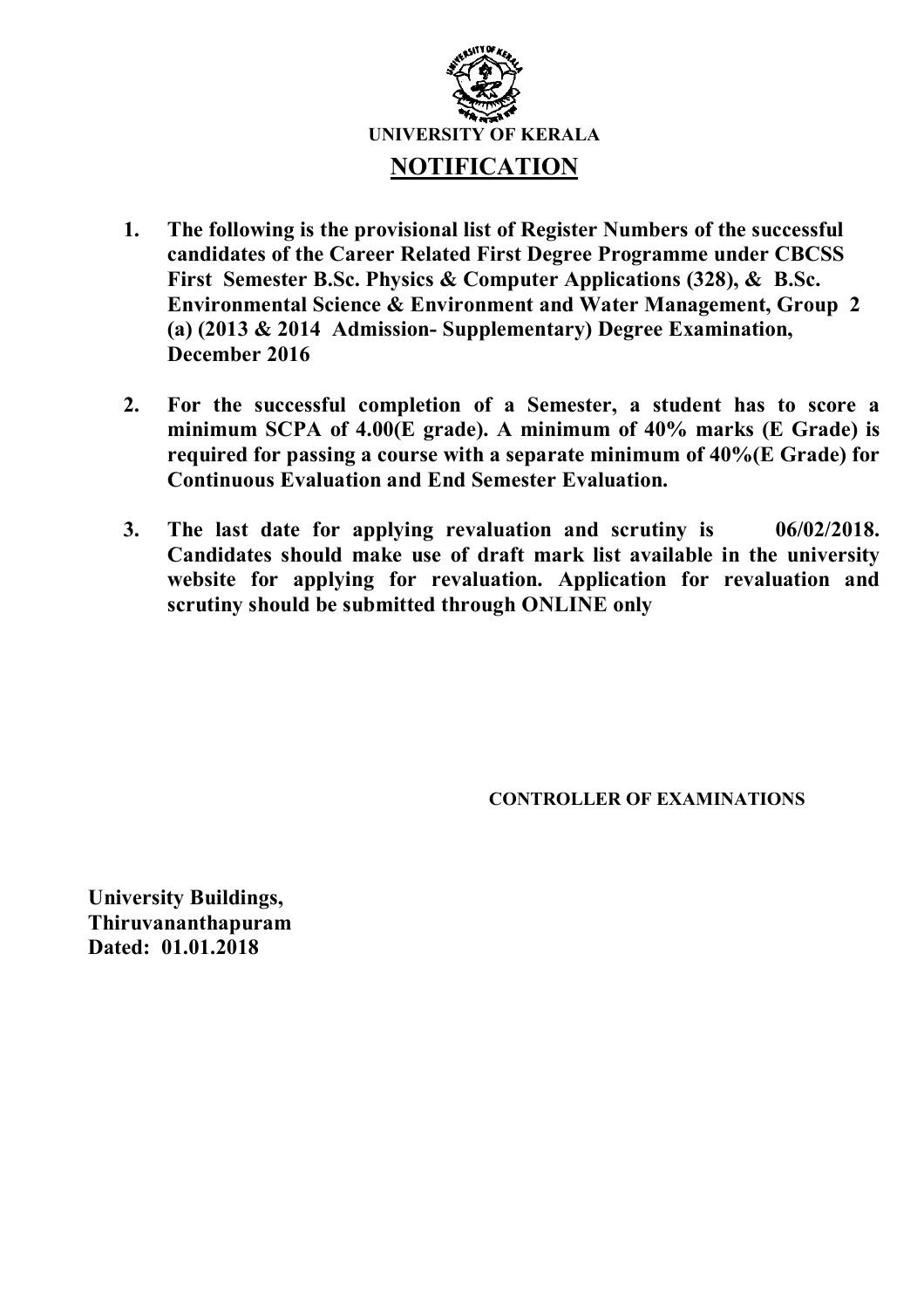### **College Code : 122 N S S College, Cherthala, Alappuzha**

| B.Sc. - Environmental Science & Environment And Water Management(216) |             |                  |        |        |  |  |
|-----------------------------------------------------------------------|-------------|------------------|--------|--------|--|--|
| All Pass (Semester scores given in brackets)                          |             |                  |        |        |  |  |
| 14122004(5.35 D) 007(6.09 C)                                          |             | 13122011(6.51 C) |        |        |  |  |
| Passed in Parts (Subject codes given in brackets)                     |             |                  |        |        |  |  |
| 14122003(6)                                                           | 005(1)      | 010(5)           | 014(1) | 015(3) |  |  |
| 023(5)                                                                | 12122013(6) |                  |        |        |  |  |

## **College Code : 108 Govt. College, Kariavattom, Thiruvananthapuram**

# **B.Sc. - Physics And Computer Application(328)** All Pass (Semester scores given in brackets)<br>14108002(5.85 D) 008(6.76 C) 02  $027(5.58 \text{ D})$  13108007(4.88 E) Passed in Parts (Subject codes given in brackets) 13108021(4)

## **College Code : 112 Govt. College, Nedumangad, Thiruvananthapuram**

# **B.Sc. - Physics And Computer Application(328)** All Pass (Semester scores given in brackets) 14112029(5.04 D) Result Announced Later 14112021()

**College Code : 132 S N College, , Kollam**

**B.Sc. - Physics And Computer Application(328)**

Passed in Parts (Subject codes given in brackets)

14132004(3)